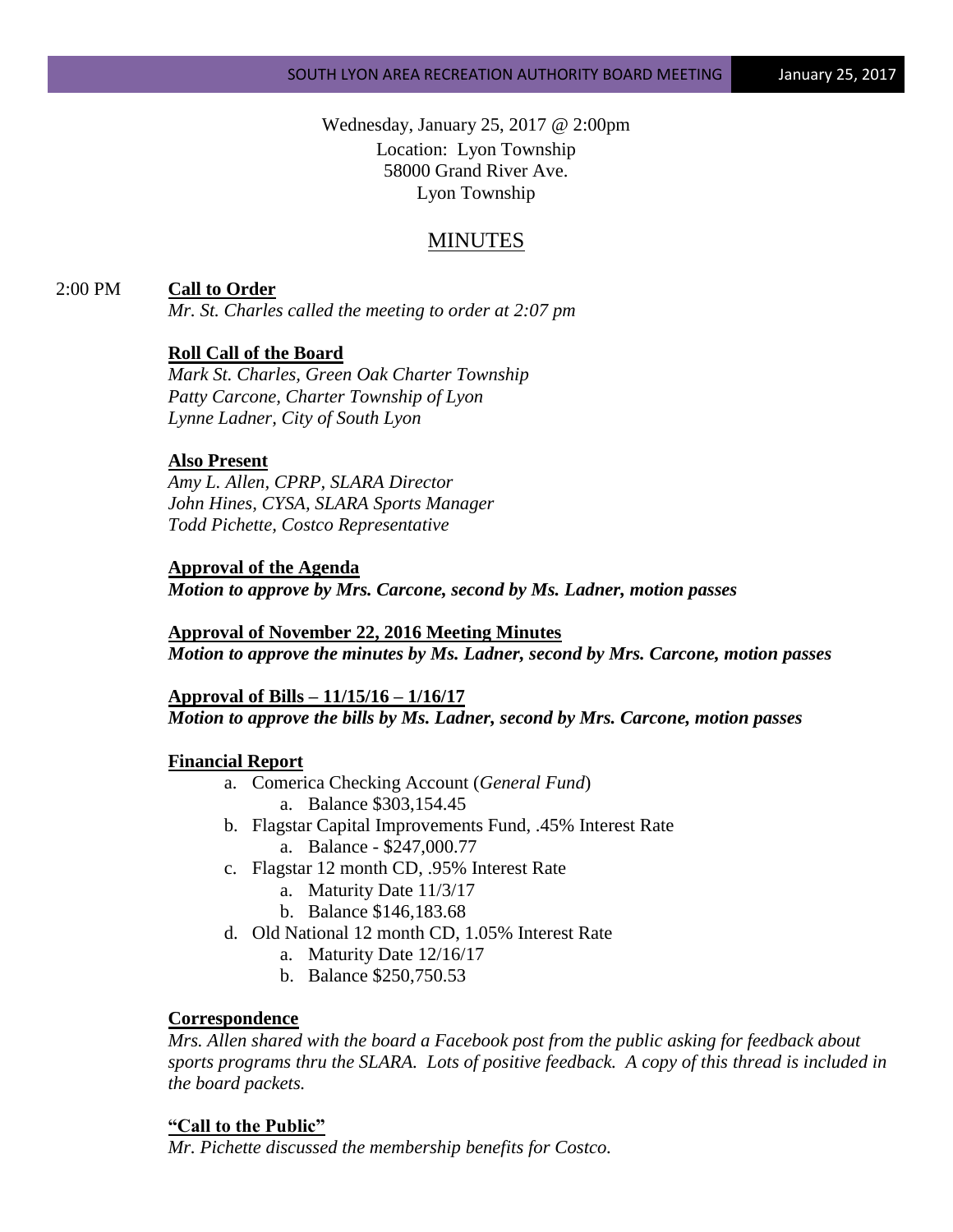# **I) Old Business**

- **1. SLARA Office Updates**
	- **a. Facebook Thread**
		- **b. SLARA Staff Meeting Minutes**
		- **c. ECHO Meeting**

*Mrs. Allen shared that she attended her first ECHO (group promoting active living in Oakland County) meeting this month. Lots of great information was shared. The group consists of individuals from physician's offices, primary care givers, active living communities and recreation providers. Intention of the group is to pair physician's and individuals up with resources to help getting people active and healthier. Meetings are held monthly and Mrs. Allen will continue to attend.*

### **2. Member Updates**

*South Lyon – The new city website will be live soon and feature online bill pay, notifications for updates and even an emergency banner with up to date information. The Parks and Recreation Commission is working on finalizing the Memorial Naming Policies and the City Council may be working on a donation policy. The City is advertising for a new Farmers Market director. The City will have a representative from MMRMA coming in this spring to look over playground equipment to ensure everything is in safe condition and they may be purchasing some new playground equipment. Lastly, an update was given on the newly installed ice rink. They may be looking at ways to divide the rink to allow for hockey play and family skate to happen at the same time.*

*Lyon Township – Looking to possibly hire a Deputy for the Township. Also looking into arranging for Township meetings to be taped to air on local cable channels or online.*

*Green Oak – Upgrades will be happening for their cable broadcasts for their meetings. Trails and pathways meeting recently took place. They are working with groups to get the Lakeland Trail up and running soon. Looking to possibly to a traffic survey. Green Oak recently hired a new clerical person. Lastly, the old township building is now being rented out for events and programs. SLARA should look into this for classes.*

### **II) New Business**

#### **1. Drivers Education Bids**

*Mrs. Allen shared with the board that there has been a notice on the SLARA website for the past few months that the SLARA will be accepting Drivers Education program bids from January 1 – 17, 2017 for the 2017-2018 fiscal year. The only company to submit was All Star Driving. They are the only company that has submitted a bid in the past 4 years.* 

*Ms. Ladner made a motion that we approve the bid contract with All Star Driving for the Drivers Education program for the 2017-2018 fiscal year and direct the board president to sign the contract.*

*2 nd by Mrs. Carcone. Motion passes.*

### **2. South Lyon Community Schools Facility Usage Fees Contract**

*Mrs. Allen shared with the board communication with Jim Graham from the South Lyon Community Schools. A contract has been agreed on that will state the fee to be paid annually by the SLARA to the schools for facility usage.*